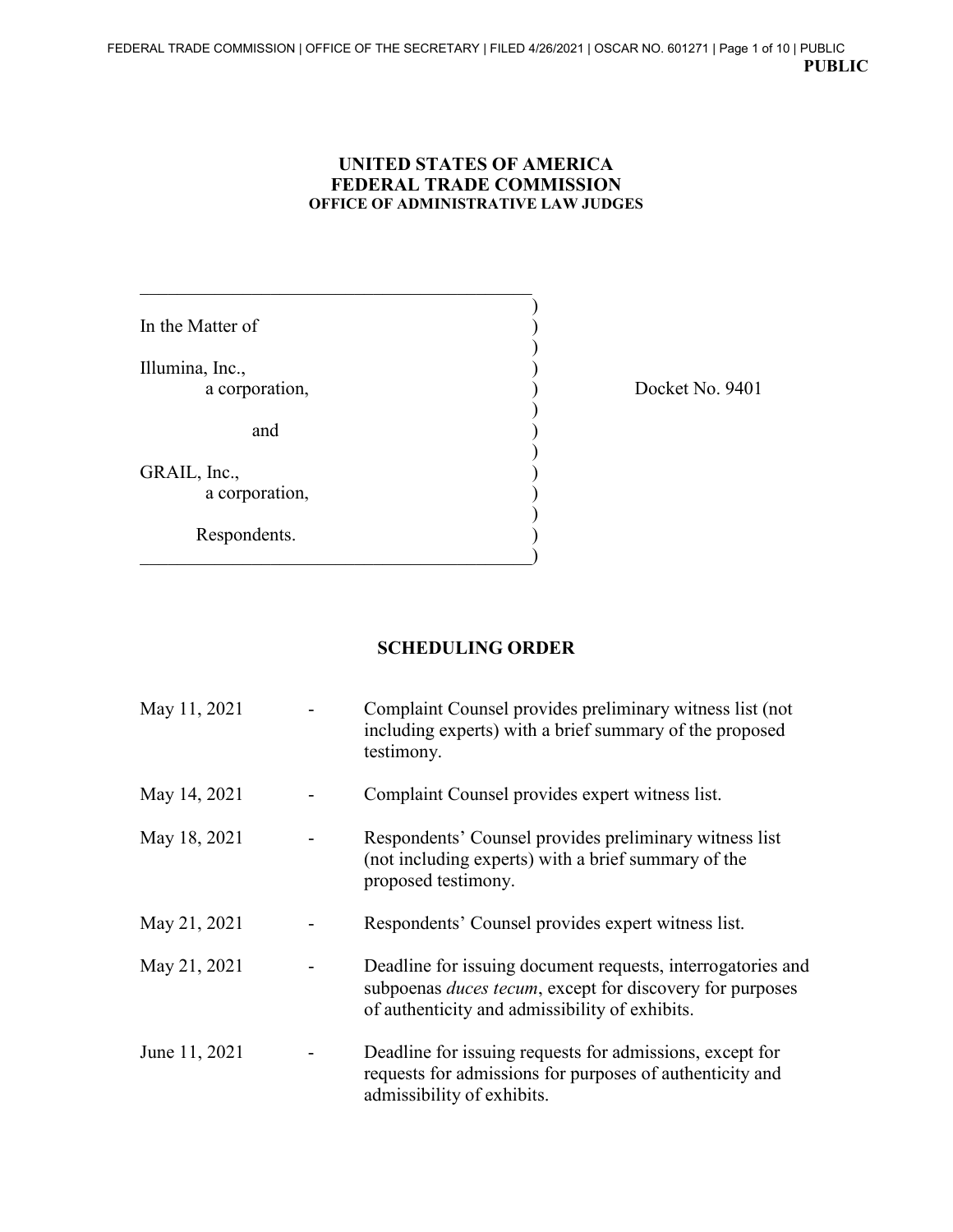| June 25, 2021 | Close of discovery, other than discovery permitted under<br>Rule $3.24(a)(4)$ , depositions of experts, and discovery for<br>purposes of authenticity and admissibility of exhibits.                                                                                                                                                                                                   |
|---------------|----------------------------------------------------------------------------------------------------------------------------------------------------------------------------------------------------------------------------------------------------------------------------------------------------------------------------------------------------------------------------------------|
| July 2, 2021  | Deadline for Complaint Counsel to provide expert witness<br>reports.                                                                                                                                                                                                                                                                                                                   |
| July 16, 2021 | Complaint Counsel provides to Respondents' Counsel its<br>final proposed witness and exhibit lists, including<br>depositions, copies of all exhibits (except for<br>demonstrative, illustrative or summary exhibits and expert<br>related exhibits), Complaint Counsel's basis of<br>admissibility for each proposed exhibit, and a brief<br>summary of the testimony of each witness. |
|               | Complaint Counsel provides courtesy copies to ALJ of its<br>final proposed witness and exhibit lists, its basis of<br>admissibility for each proposed exhibit, and a brief<br>summary of the testimony of each witness, including its<br>expert witnesses.                                                                                                                             |
| July 16, 2021 | Deadline for Respondents' Counsel to provide expert<br>witness reports. Respondents' expert report(s) shall include<br>(without limitation) rebuttal, if any, to Complaint Counsel's<br>expert witness report( $s$ ).                                                                                                                                                                  |
| July 23, 2021 | Respondents' Counsel provides to Complaint Counsel its<br>final proposed witness and exhibit lists, including<br>depositions, copies of all exhibits (except for<br>demonstrative, illustrative or summary exhibits and expert<br>related exhibits), Respondents' basis of admissibility for<br>each proposed exhibit, and a brief summary of the<br>testimony of each witness.        |
|               | Respondents' Counsel provides courtesy copies to ALJ its<br>final proposed witness and exhibit lists, its basis of<br>admissibility for each proposed exhibit, and a brief<br>summary of the testimony of each witness, including its<br>expert witnesses.                                                                                                                             |
| July 26, 2021 | Complaint Counsel to identify rebuttal expert(s) and<br>provide rebuttal expert report(s). Any such reports are to<br>be limited to rebuttal of matters set forth in Respondents'<br>expert reports. If material outside the scope of fair rebuttal<br>is presented, Respondents will have the right to seek                                                                           |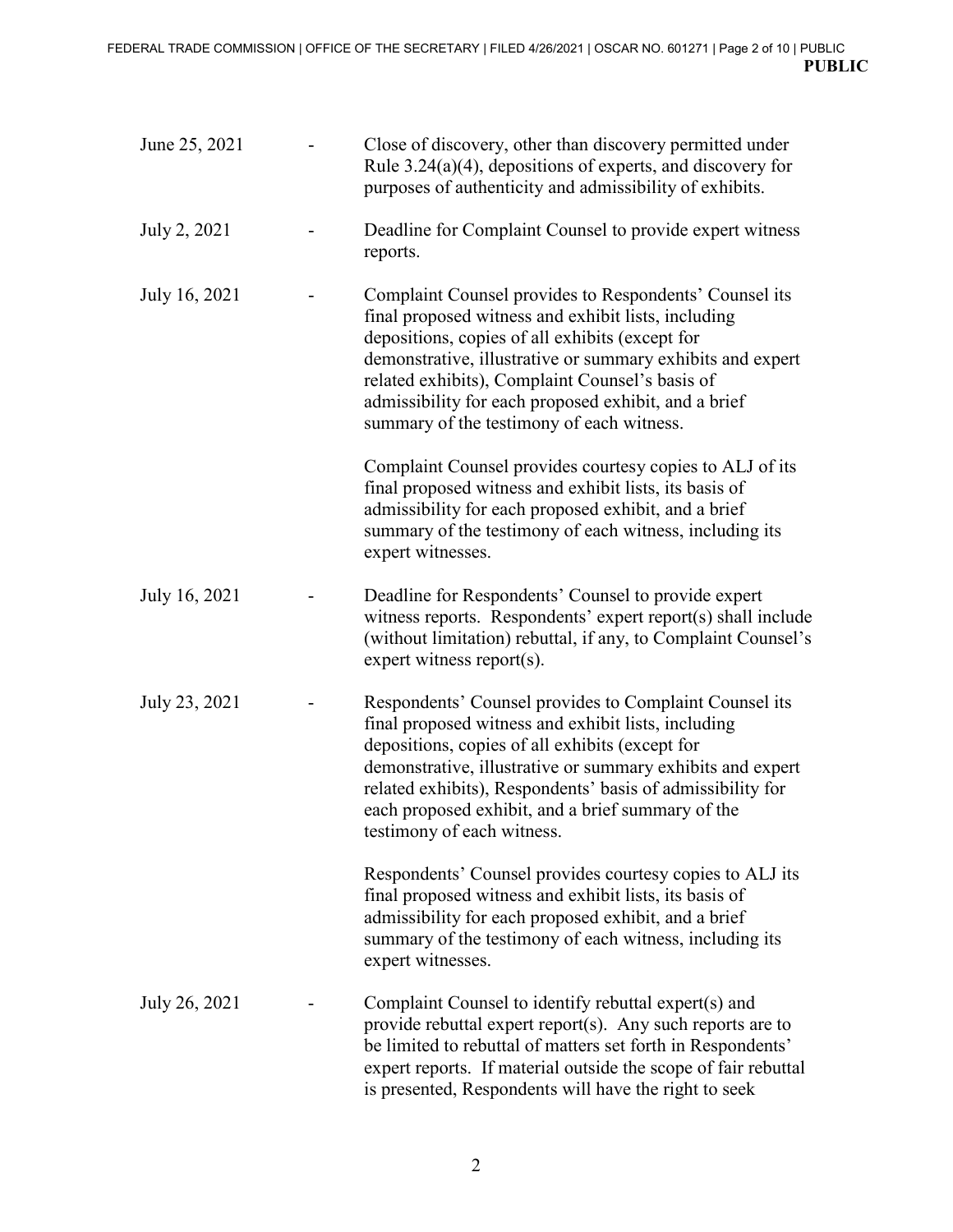|                 | appropriate relief (such as striking Complaint Counsel's<br>rebuttal expert reports or seeking leave to submit<br>surrebuttal expert reports on behalf of Respondents).                                                                               |
|-----------------|-------------------------------------------------------------------------------------------------------------------------------------------------------------------------------------------------------------------------------------------------------|
| July 26, 2021   | Parties that intend to offer confidential materials of an<br>opposing party or non-party as evidence at the hearing must<br>provide notice to the opposing party or non-party, pursuant<br>to 16 C.F.R. § 3.45(b). <sup>1</sup>                       |
| August 3, 2021  | Deadline for depositions of experts (including rebuttal<br>experts) and exchange of expert related exhibits.                                                                                                                                          |
| August 5, 2021  | Deadline for filing motions in limine to preclude admission<br>of evidence. See Additional Provision 13.                                                                                                                                              |
| August 5, 2021  | Deadline for filing motions for <i>in camera</i> treatment of<br>proposed trial exhibits. See Additional Provision 12.                                                                                                                                |
| August 12, 2021 | Deadline for filing responses to motions in limine to<br>preclude admission of evidence.                                                                                                                                                              |
| August 12, 2021 | Deadline for filing responses to motions for in camera<br>treatment of proposed trial exhibits.                                                                                                                                                       |
| August 13, 2021 | Exchange and provide a courtesy copy to ALJ of objections<br>to final proposed witness lists and exhibit lists. The parties<br>are directed to review the Commission's Rules on<br>admissibility of evidence before filing objections to<br>exhibits. |
| August 13, 2021 | Complaint Counsel files pretrial brief supported by legal<br>authority.                                                                                                                                                                               |
| August 17, 2021 | Exchange proposed stipulations of law, facts, and<br>authenticity.                                                                                                                                                                                    |
| August 18, 2021 | Respondents' Counsel files pretrial brief supported by legal<br>authority.                                                                                                                                                                            |

 $\overline{a}$ <sup>1</sup> Appendix A to Commission Rule 3.31, the Standard Protective Order, states that if a party or third party wishes *in camera* treatment for a document or transcript that a party intends to introduce into evidence, that party or third party shall file an appropriate motion with the Administrative Law Judge within 5 days after it receives notice of a party's intent to introduce such material. Commission Rule 3.45(b) states that parties who seek to use material obtained from a third party subject to confidentiality restrictions must demonstrate that the third party has been given at least 10 days' notice of the proposed use of such material. To resolve this apparent conflict, the Scheduling Order requires that the parties provide 10 days' notice to the opposing party or third parties to allow for the filing of motions for *in camera* treatment.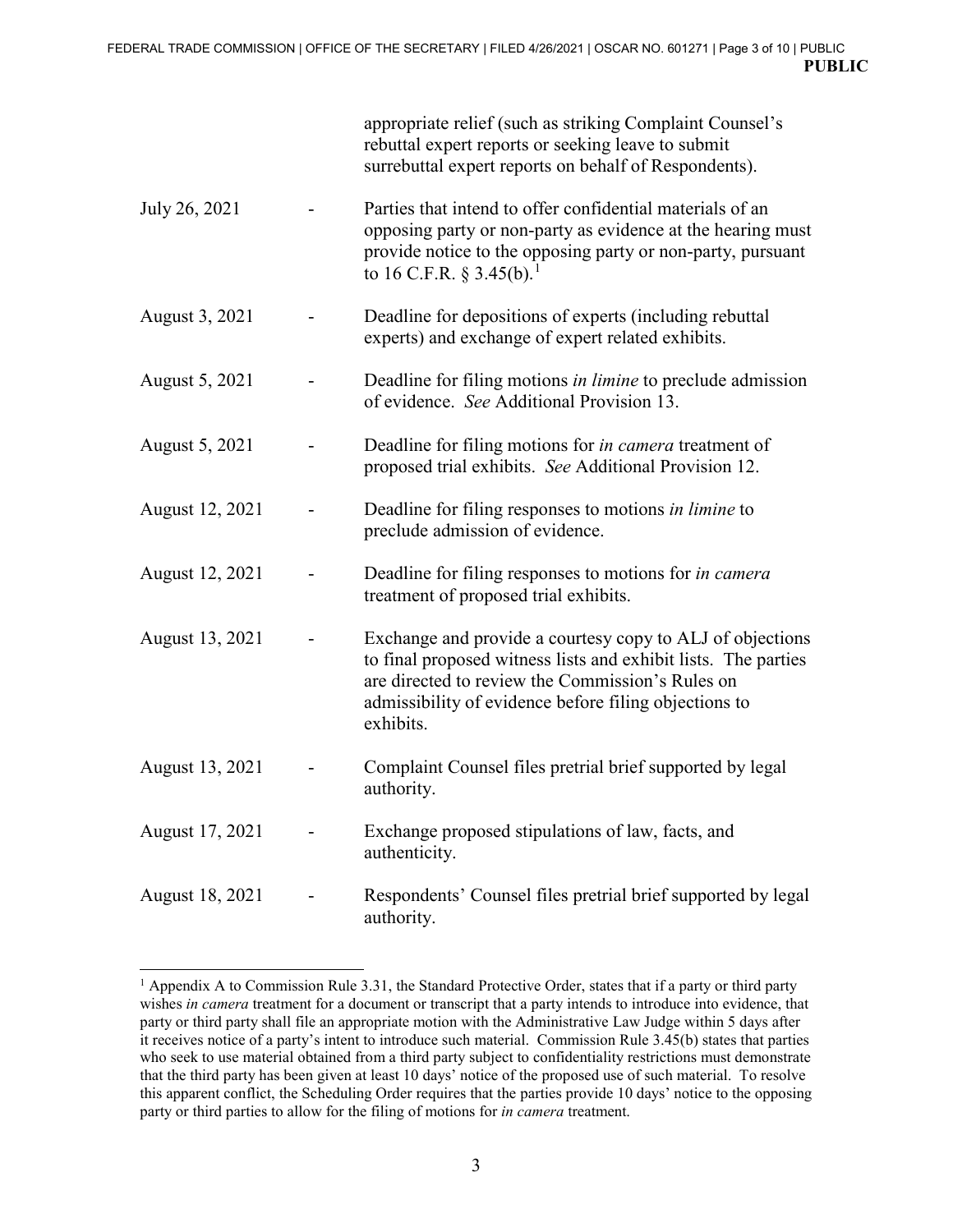| August 23, 2021 | Final prehearing conference to begin at 2:00 p.m. Eastern<br>Time.                                                                                                                                                                                                                                                                                                                                                                                                                                                                                                             |
|-----------------|--------------------------------------------------------------------------------------------------------------------------------------------------------------------------------------------------------------------------------------------------------------------------------------------------------------------------------------------------------------------------------------------------------------------------------------------------------------------------------------------------------------------------------------------------------------------------------|
|                 | The parties shall meet and confer prior to the prehearing<br>conference regarding trial logistics and proposed<br>stipulations of law, facts, and authenticity of exhibits.                                                                                                                                                                                                                                                                                                                                                                                                    |
|                 | To the extent the parties have agreed to stipulate to any<br>issues of law, facts, and/or authenticity of exhibits, the<br>parties shall prepare a list of such stipulations and submit a<br>copy of the stipulations to the ALJ one business day prior<br>to the conference. At the conference, the parties' list of<br>stipulations shall be marked as "JX1" and signed by each<br>party, and the list shall be offered into evidence as a joint<br>exhibit. No signature by the ALJ is required. Any<br>subsequent stipulations may be offered as agreed by the<br>parties. |
|                 | Counsel may present any objections to the final proposed<br>witness lists and exhibits. Trial exhibits will be admitted or<br>excluded to the extent practicable. To the extent the parties<br>agree to the admission of each other's exhibits, the parties<br>shall prepare a list identifying each exhibit to which<br>admissibility is agreed, marked as "JX2" and signed by<br>each party, which list shall be offered into evidence as a<br>joint exhibit. No signature by the ALJ is required.                                                                           |
| August 24, 2021 | Commencement of Hearing, to begin at 10:00 a.m. Eastern<br>Time.                                                                                                                                                                                                                                                                                                                                                                                                                                                                                                               |

## **ADDITIONAL PROVISIONS**

1. For any correspondence to the Office of Administrative Law Judges that is required, the parties shall use electronic mail to the following email address: OALJ@FTC.GOV.

2. The parties shall serve each other by electronic mail and shall include "Docket 9401" in the re: line and all attached documents in .pdf format. In the event that service through electronic mail is not possible, the parties may serve each other through any method authorized under the Commission's Rules of Practice.

3. Each pleading that cites to unpublished opinions or opinions not available on LEXIS or WESTLAW shall include such copies as exhibits. Citations to filings or orders in the docket of this case shall set forth the title and the date of the cited document. Citation to FTC's internal numbering system ("OSCAR") shall not be used.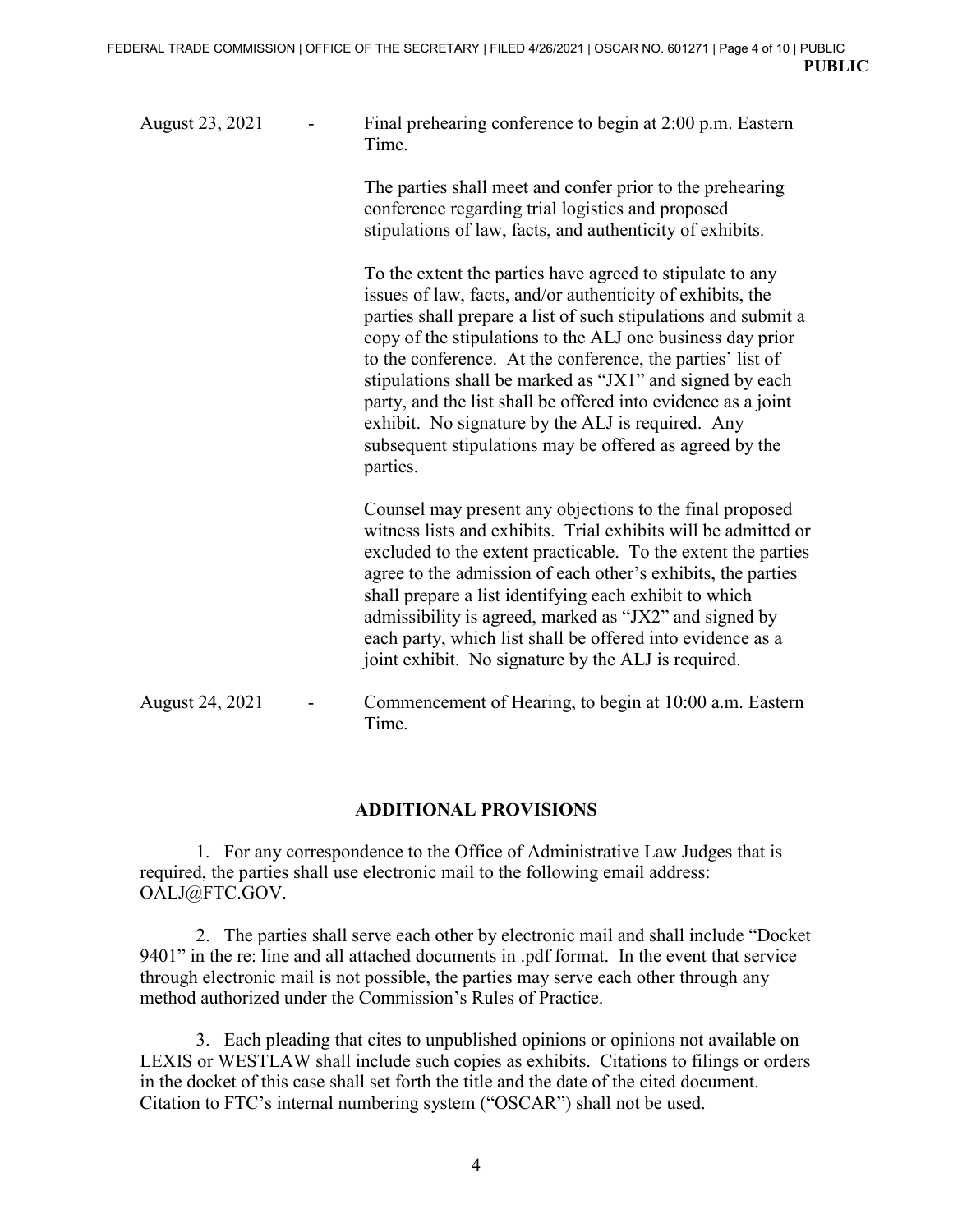4. Each motion (other than a motion to dismiss, motion for summary decision, or a motion for *in camera* treatment) shall be accompanied by a separate signed statement representing that counsel for the moving party has conferred with opposing counsel in an effort in good faith to resolve by agreement the issues raised by the motion and has been unable to reach such an agreement. In addition, pursuant to Rule  $3.22(g)$ , for each motion to quash filed pursuant to  $\S 3.34(c)$ , each motion to compel or determine sufficiency pursuant to  $\S 3.38(a)$ , or each motion for sanctions pursuant to  $\S 3.38(b)$ , the required signed statement must also "recite the date, time, and place of each . . . conference between counsel, and the names of all parties participating in each such conference." Motions that fail to include such separate statement may be denied on that ground.

## 5. Rule 3.22(c) states:

All written motions shall state the particular order, ruling, or action desired and the grounds therefor. Memoranda in support of, or in opposition to, any dispositive motion shall not exceed 10,000 words. Memoranda in support of, or in opposition to, any other motion shall not exceed 2,500 words. Any reply in support of a dispositive motion shall not exceed 5,000 words and any reply in support of any other motion authorized by the Administrative Law Judge or the Commission shall not exceed 1,250 words.

If a party chooses to submit a motion without a separate memorandum, the word count limits of 3.22(c) apply to the motion. If a party chooses to submit a motion with a separate memorandum, absent prior approval of the ALJ, the motion shall be limited to 750 words, and the word count limits of 3.22(c) apply to the memorandum in support of the motion. This provision applies to all motions filed with the Administrative Law Judge, including those filed under Rule 3.38.

6. If papers filed with the Office of the Secretary contain *in camera* or confidential material, the filing party shall mark any such material in the complete version of their submission with **{bold font and braces}**. 16 C.F.R. § 3.45(e). Parties shall be aware of the rules for filings containing such information, including 16 C.F.R. § 4.2.

7. Each party is limited to 50 document requests, including all discrete subparts; 25 interrogatories, including all discrete subparts; and 50 requests for admissions, including all discrete subparts, except that there shall be no limit on the number of requests for admission for authentication and admissibility of exhibits. Any single interrogatory inquiring as to a request for admissions response may address only a single such response. There is no limit to the number of sets of discovery requests the parties may issue, so long as the total number of each type of discovery request, including all subparts, does not exceed these limits. Within seven days of service of a document request, the parties shall confer about the format for the production of electronically stored information. All discovery taken in the federal court litigation can be used in this administrative proceeding.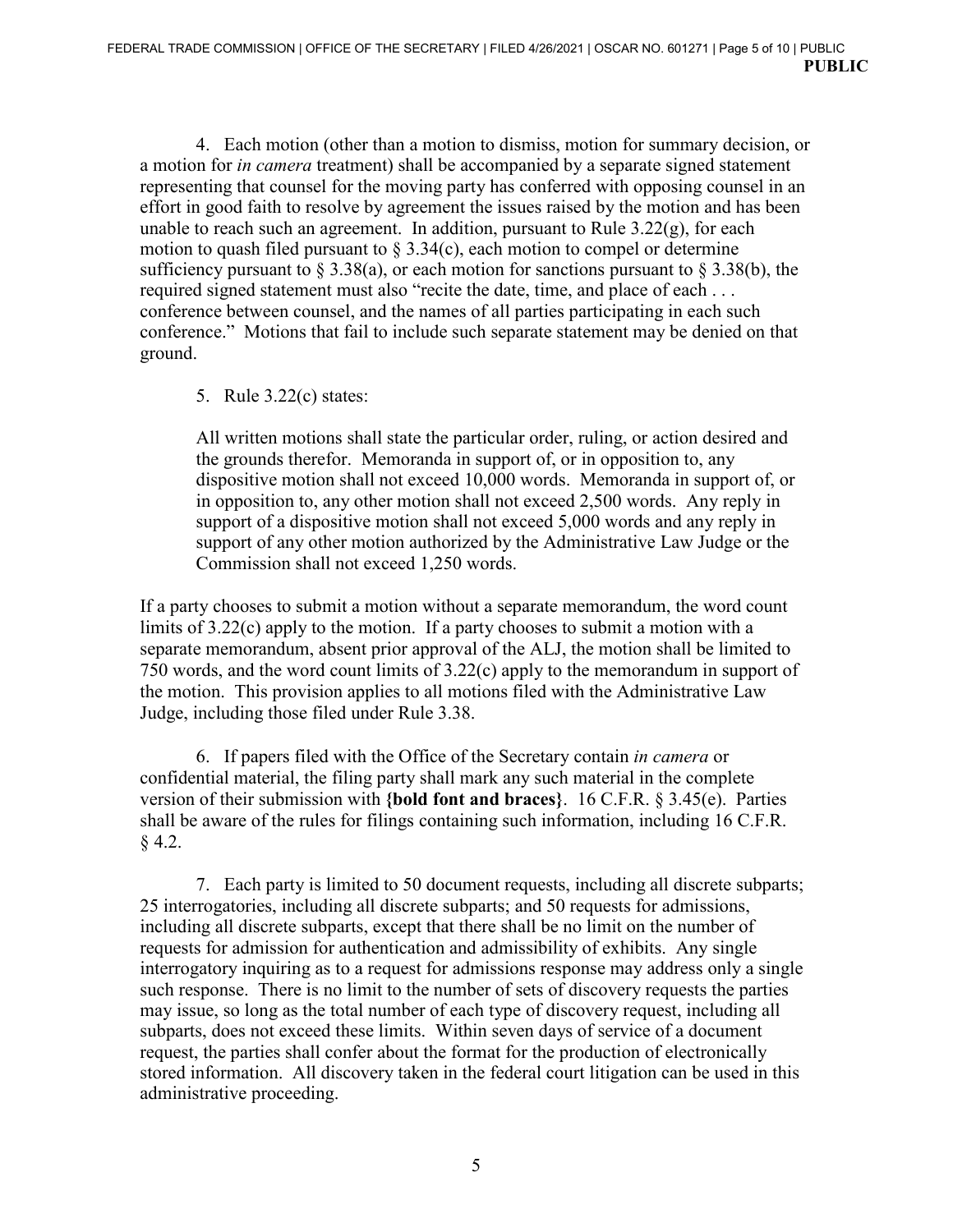8. Compliance with the scheduled end of discovery requires that the parties serve subpoenas and discovery requests sufficiently in advance of the discovery cut-off and that all responses and objections will be due on or before that date, unless otherwise noted. Any motion to compel responses to discovery requests shall be filed within 30 days of service of the responses and/or objections to the discovery requests or within 20 days after the close of discovery, whichever first occurs; except that, where the parties have been engaging in negotiations over a discovery dispute, the deadline for the motion to compel shall be within 5 days of reaching an impasse.

9. The deposition of any person may be recorded by video, provided that the deposing party notifies the deponent and all parties of its intention to record the deposition by video at least five days in advance of the deposition. The parties shall work in good faith, in light of the public-health emergency, to develop appropriate protocols for remote depositions. No deposition, whether recorded by video or otherwise, may exceed a single, seven-hour day, unless otherwise agreed to by the parties or ordered by the Administrative Law Judge.

10. The parties shall serve upon one another, at the time of issuance, copies of all subpoenas *duces tecum* and subpoenas *ad testificandum*. For subpoenas *ad testificandum*, the party seeking the deposition shall consult with the other parties before the time and place of the deposition is scheduled. The parties need not separately notice the deposition of a non-party noticed by an opposing party. If both sides notice any nonparty fact deposition, the time and allocation for the deposition shall be divided evenly between them. For any non-party deposition noticed by only one side, the non-noticing side shall be allocated one and a half hours of deposition time for cross or re-cross testimony. Unused time in any side's allocation of deposition time may be used by the other side.

11. Non-parties shall provide copies or make available for inspection and copying of documents requested by subpoena to the party issuing the subpoena. The party that has requested documents from non-parties shall provide copies of the documents received from non-parties to the opposing party within 3 business days of receiving the documents. No deposition of a non-party shall be scheduled between the time a nonparty provides documents in response to a subpoena *duces tecum* to a party, and 3 business days after the party provides those documents to the other party, unless a shorter time is required by unforeseen logistical issues in scheduling the deposition, or a nonparty produces those documents at the time of the deposition, as agreed to by all parties involved.

12. If a party intends to offer confidential materials of an opposing party or nonparty as evidence at the hearing, in providing notice to such non-party, the parties are required to inform each non-party of the strict standards for motions for *in camera* treatment for evidence to be introduced at trial set forth in 16 C.F.R. § 3.45, explained *In re Otto Bock Healthcare N. Am.*, 2018 WL 3491602 at \*1 (July 2, 2018); and *In re 1-800 Contacts, Inc.*, 2017 FTC LEXIS 55 (Apr. 4, 2017). Motions also must be supported by a declaration or affidavit by a person qualified to explain the confidential nature of the documents. *In re 1-800 Contacts, Inc.*, 2017 FTC LEXIS 55 (Apr. 4, 2017); *In re North*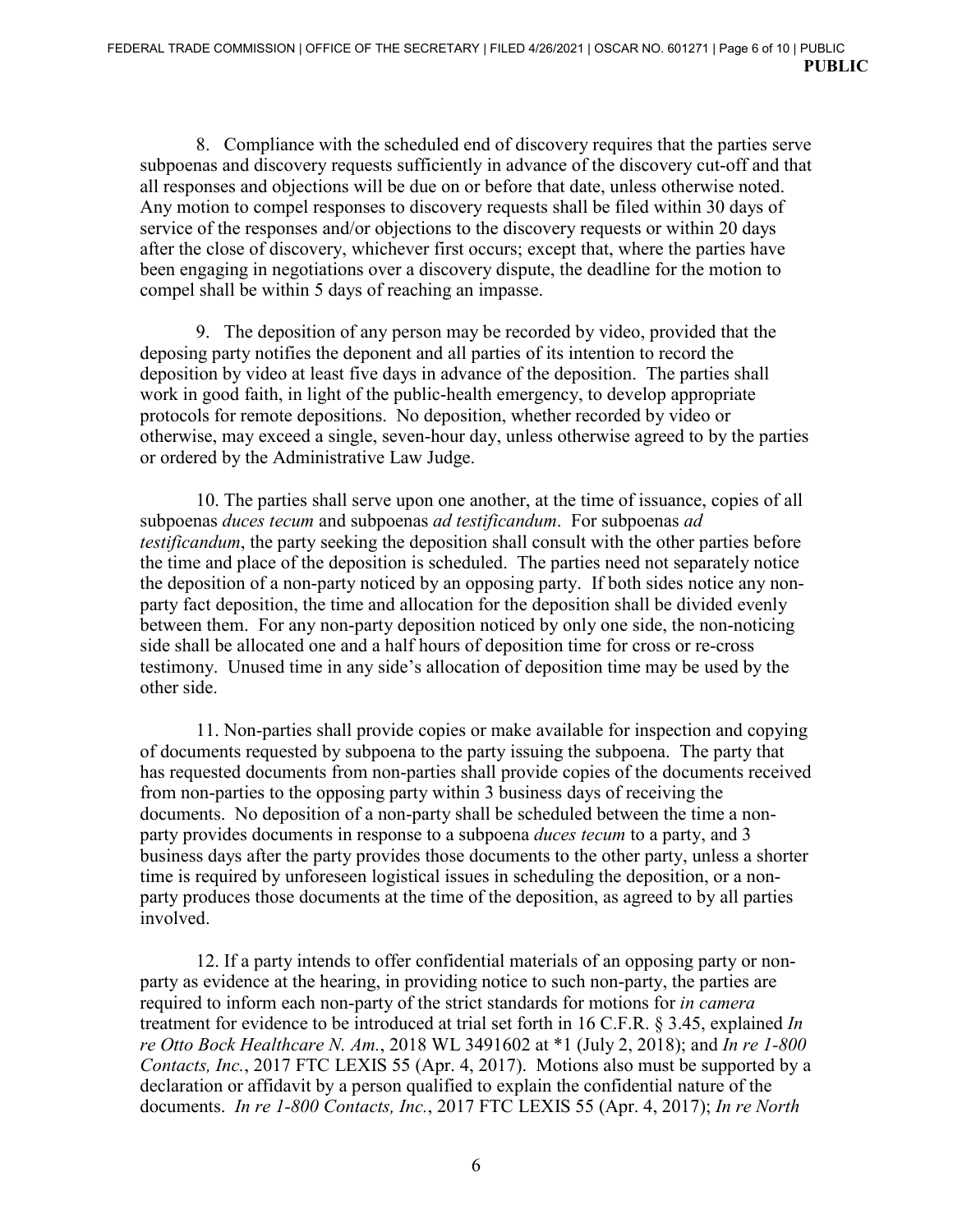*Texas Specialty Physicians*, 2004 FTC LEXIS 66 (Apr. 23, 2004). Each party or nonparty that files a motion for *in camera* treatment shall provide one copy of the documents for which *in camera* treatment is sought to the Administrative Law Judge.

13. Motions *in limine* are strongly discouraged. Motion *in limine* refers "to any motion, whether made before or during trial, to exclude anticipated prejudicial evidence before the evidence is actually offered." *In re Daniel Chapter One*, 2009 FTC LEXIS 85, \*18-20 (Apr. 20, 2009) (citing *Luce v. United States*, 469 U.S. 38, 40 n.2 (1984)). Evidence should be excluded in advance of trial on a motion *in limine* only when the evidence is clearly inadmissible on all potential grounds. Id. (citing *Hawthorne Partners v. AT&T Technologies, Inc*., 831 F. Supp. 1398, 1400 (N.D. Ill. 1993); *Sec. Exch. Comm'n v. U.S. Environmental, Inc*., 2002 U.S. Dist. LEXIS 19701, at \*5-6 (S.D.N.Y. Oct. 16, 2002)). Moreover, the risk of prejudice from giving undue weight to marginally relevant evidence is minimal in a bench trial such as this where the judge is capable of assigning appropriate weight to evidence.

14. The final witness lists shall represent counsel's good faith designation of all potential witnesses who counsel reasonably expect may be called in their case-in-chief. Parties shall notify the opposing party promptly of changes in witness lists to facilitate completion of discovery within the dates of the scheduling order. The final proposed witness lists may not include additional witnesses who were either not listed in the preliminary or supplemental witness lists previously exchanged, or whose depositions were not taken during the federal court litigation, unless by consent of all parties, or, if the parties do not consent, by an order of the Administrative Law Judge upon a showing of good cause.

15. If any party wishes to offer a rebuttal witness other than a rebuttal expert, the party shall file a request in writing in the form of a motion to request a rebuttal witness. That motion shall be filed as soon as possible after the testimony sought to be rebutted is known and shall include: (a) the name of any witness being proposed (b) a detailed description of the rebuttal evidence being offered; (c) citations to the record, by page and line number, to the evidence that the party intends to rebut; and shall demonstrate that the witness the party seeks to call has previously been designated on its witness list or adequately explain why the requested witness was not designated on its witness list.

16. Witnesses shall not testify to a matter unless evidence is introduced sufficient to support a finding that the witness has personal knowledge of the matter. F.R.E. 602.

17. Witnesses not properly designated as expert witnesses shall not provide opinions beyond what is allowed in F.R.E. 701.

18. The parties are required to comply with Rule 3.31A and with the following:

(a) At the time an expert is first listed as a witness by a party, that party shall provide to the other party:

(i) materials fully describing or identifying the background and qualifications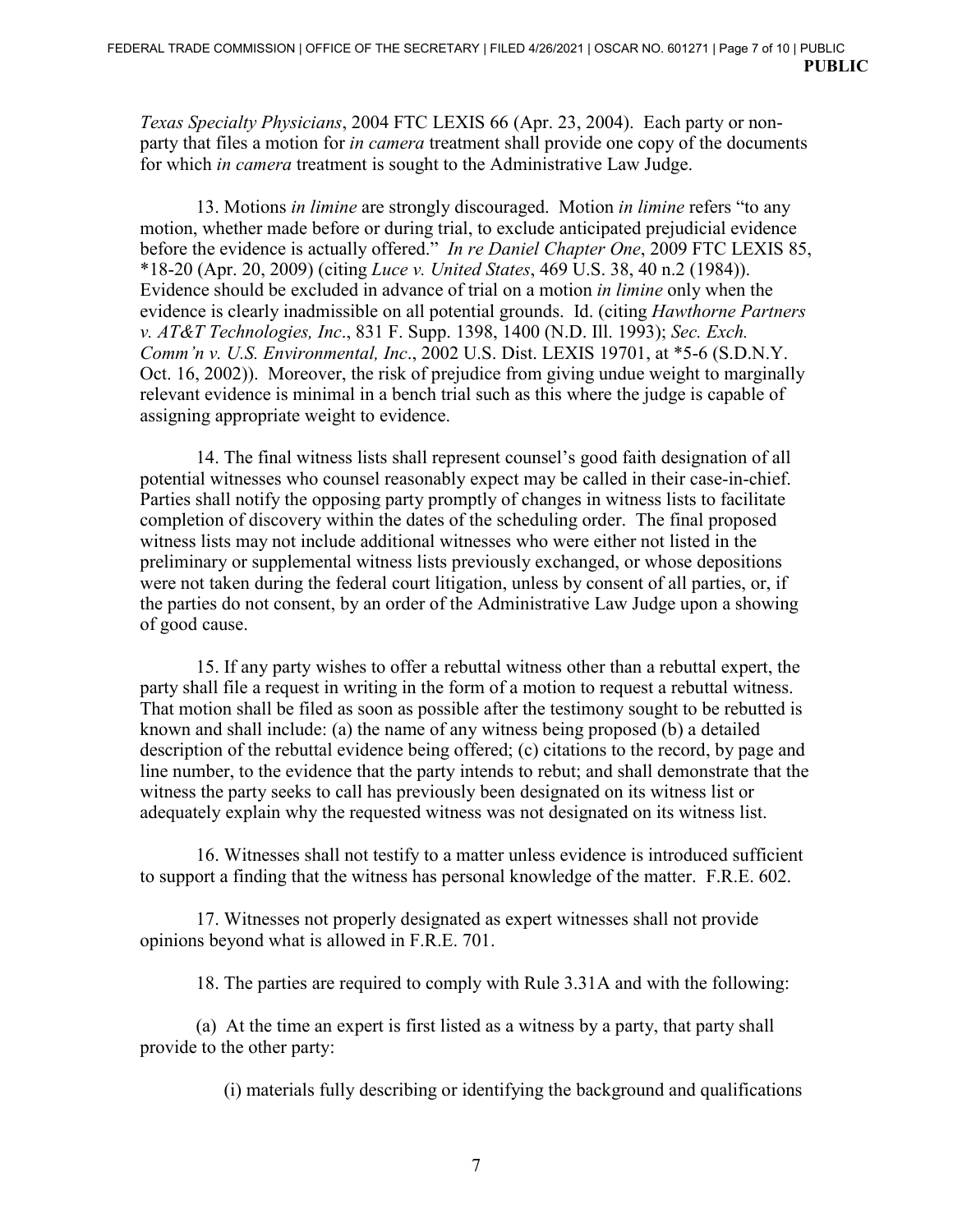of the expert, all publications authored by the expert within the preceding ten years, and all prior cases in which the expert has testified or has been deposed within the preceding four years; and

 (ii) transcripts of such testimony in the possession, custody, or control of the producing party or the expert, except that transcript sections that are under seal in a separate proceeding need not be produced.

(b) At the time an expert report is produced, the producing party shall provide to the other party all documents and other written materials relied upon by the expert in formulating an opinion in this case, subject to the provisions of 19(g), except that documents and materials already produced in the case need only be listed by Bates number.

 (c) It shall be the responsibility of a party designating an expert witness to ensure that the expert witness is reasonably available for deposition in keeping with this Scheduling Order. Unless otherwise agreed to by the parties or ordered by the Administrative Law Judge, expert witnesses shall be deposed only once and each expert deposition shall be limited to one day for seven hours.

(d) Each expert report shall include a complete statement of all opinions to be expressed and the basis and reasons therefor; the data or other information relied on by the expert in forming the opinions; any exhibits to be used as a summary of or support for the opinions; the qualifications of the expert; and the compensation to be paid for the study and testimony.

(e) A party may not discover facts known or opinions held by an expert who has been retained or specially employed by another party in anticipation of this litigation or preparation for hearing and who is not designated by a party as a testifying witness.

(f) At the time of service of the expert reports, a party shall provide opposing counsel:

 (i) a list of all commercially-available computer programs used by the expert in the preparation of the report;

 (ii) a copy of all data sets used by the expert, in native file format and processed data file format; and

 (iii) all customized computer programs used by the expert in the preparation of the report or necessary to replicate the findings on which the expert report is based.

(g) Experts' disclosures and reports shall comply in all respects with Rule 3.31A, except that neither side must preserve or disclose:

 (i) any form of communication or work product shared between any of the parties' counsel and their expert(s), or between any of the experts themselves;

 (ii) any form of communication or work product shared between an expert(s) and persons assisting the expert(s);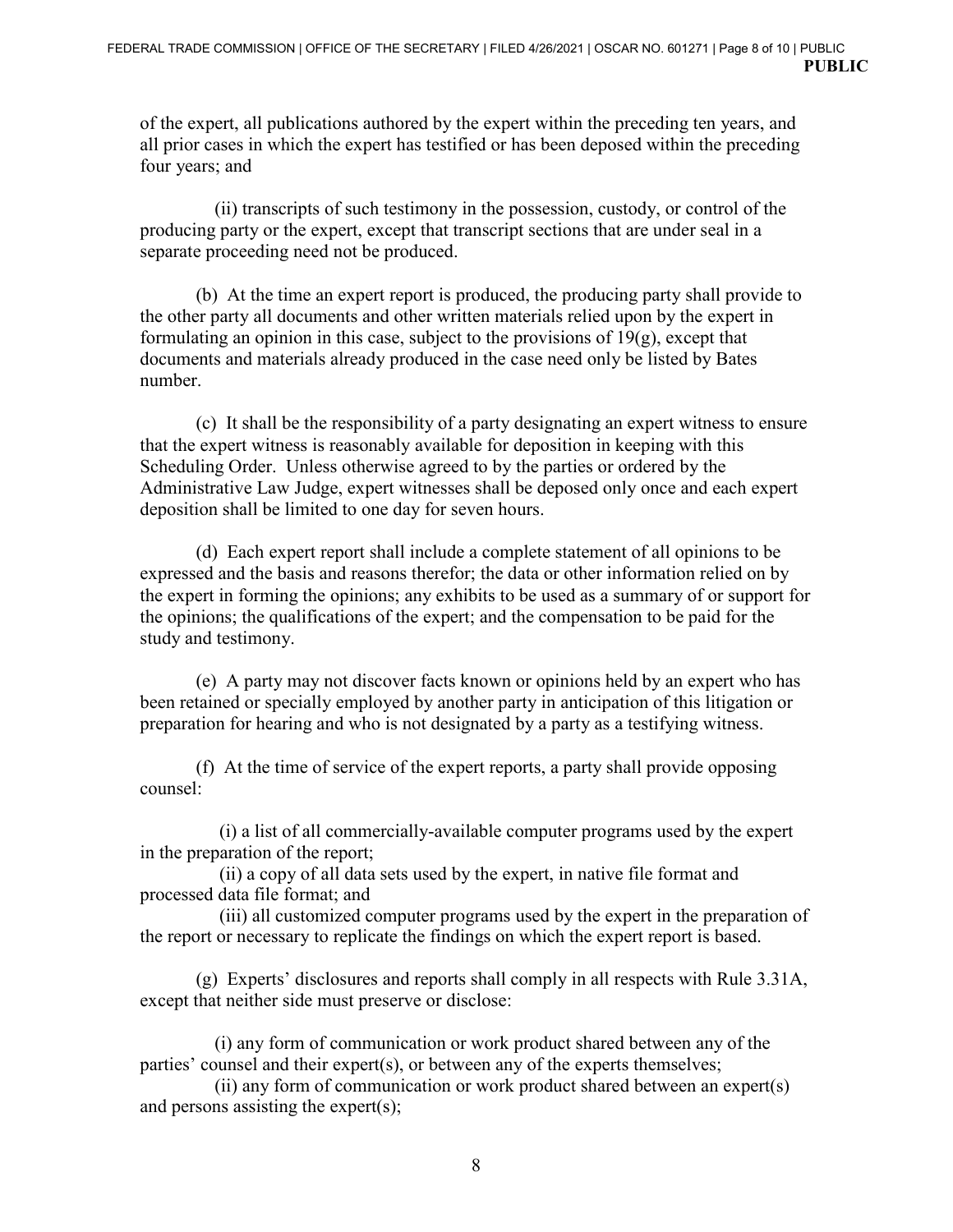(iii) expert's notes, unless they constitute the only record of a fact or an assumption relied upon by the expert in formulating an opinion in this case;

(iv) drafts of expert reports, analyses, or other work product; or

 (v) data formulations, data runs, data analyses, or any database-related operations not relied upon by the expert in the opinions contained in his or her final report.

19. If the expert reports prepared for either party contain confidential information that has been granted *in camera* treatment, the party shall prepare two versions of its expert report(s) in accordance with 16 C.F.R.  $\S 3.45(e)$ .

20. Due to ongoing public health concerns related to COVID-19, it is probable that the evidentiary hearing in this matter will be conducted remotely by video conference. The parties are encouraged, in advance of the hearing, to take expert depositions for the purpose of perpetuating trial testimony (i.e., a trial deposition) and to submit such trial testimony as an exhibit in lieu of presenting the expert's testimony via live video at trial. This trial deposition may be conducted in addition to any deposition of an expert witness for purposes of discovery (discovery deposition). Although the parties are encouraged to submit trial depositions in lieu of live video testimony at trial for all expert witnesses in the case, you may choose to do trial depositions for all or fewer than all experts.

21. An expert witness' testimony is limited to opinions contained in the expert report that has been previously and properly provided to the opposing party. In addition, no opinion will be considered, even if included in an expert report, if the underlying and supporting documents and information have not been properly provided to the opposing party. Unless an expert witness is qualified as a fact witness, an expert witness is only allowed to provide opinion testimony; expert testimony is not considered for the purpose of establishing the underlying facts of the case.

22. The final exhibit lists shall represent counsel's good faith designation of all trial exhibits other than demonstrative, illustrative, or summary exhibits. Additional exhibits may be added after the submission of the final lists only by consent of all parties, or, if the parties do not consent, by an order of the Administrative Law Judge upon a showing of good cause.

23. Properly admitted deposition testimony, including discovery depositions or trial depositions, whether or not recorded by video, and properly admitted investigational hearing transcripts, are part of the record. Unless permitted by the Administrative Law Judge with three days' prior approval, such depositions or excerpts of depositions shall not be read or played during the evidentiary hearing in order to provide that testimony, but may be read or played when used in the examination of live witnesses.

24. Due to ongoing public health concerns related to COVID-19, it is probable that the evidentiary hearing in this matter will be conducted remotely by video conference. To accommodate safety or other concerns of witnesses and attorneys and staff, the parties may, in advance of the hearing, take trial depositions of fact witnesses